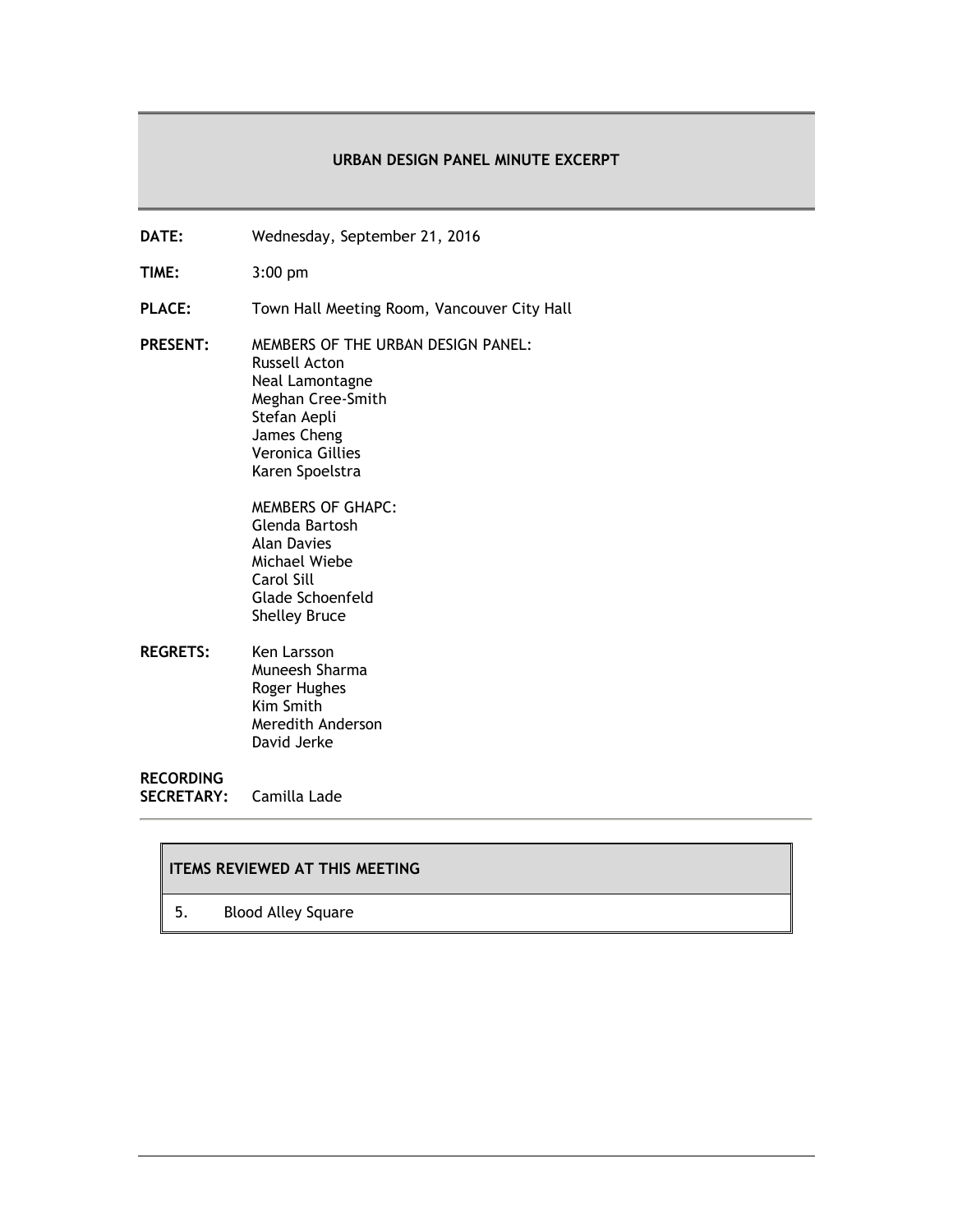#### **Urban Design Panel Minutes Date: September 21, 2016**

| 4. Address:<br>DE:         | <b>Blood Alley Square</b><br>N/A                                                                                                                                                                                                                                                                                                                                                                                                                                                                                                                                                                                                                                                                                                                                                                                                                                                                                                                                                                                                                                                                                                                |
|----------------------------|-------------------------------------------------------------------------------------------------------------------------------------------------------------------------------------------------------------------------------------------------------------------------------------------------------------------------------------------------------------------------------------------------------------------------------------------------------------------------------------------------------------------------------------------------------------------------------------------------------------------------------------------------------------------------------------------------------------------------------------------------------------------------------------------------------------------------------------------------------------------------------------------------------------------------------------------------------------------------------------------------------------------------------------------------------------------------------------------------------------------------------------------------|
| Description:               | Blood Alley Square is an important, historic public square in the<br>heart of Gastown, nationally designated historic district. The<br>Downtown Eastside Plan identifies the redesign for Blood Alley<br>Square and the adjacent Trounce Alley as a priority. The City has<br>hired Enns Gauthier Landscape Architects, to lead a team of<br>consultants to redesign Blood Alley Square / Trounce Alley public<br>area in attempt to improve its functionality while preserving<br>identified heritage values. The Statement of Significance was<br>developed in 2010 and the Commission was involved in its<br>processing. This document has now been used to assist in<br>developing new design concepts and preserving key character-<br>defining elements. The new design and cost estimate are expected<br>to be completed by March 2017. Following that, staff will take a<br>report to City Council for the approval of the redesign and funding<br>request for construction of the project. The purpose of the meeting<br>is to present the concept design for Blood Alley Square and Trounce<br>Alley and to receive initial feedback. |
| Zoning:                    | <b>HA-2</b>                                                                                                                                                                                                                                                                                                                                                                                                                                                                                                                                                                                                                                                                                                                                                                                                                                                                                                                                                                                                                                                                                                                                     |
| <b>Application Status:</b> | Workshop                                                                                                                                                                                                                                                                                                                                                                                                                                                                                                                                                                                                                                                                                                                                                                                                                                                                                                                                                                                                                                                                                                                                        |
| Review:<br>Architect:      | First<br>Enns Gauthier Landscape Architects (Bryce Gauthier)                                                                                                                                                                                                                                                                                                                                                                                                                                                                                                                                                                                                                                                                                                                                                                                                                                                                                                                                                                                                                                                                                    |
| Owner:                     | City of Vancouver                                                                                                                                                                                                                                                                                                                                                                                                                                                                                                                                                                                                                                                                                                                                                                                                                                                                                                                                                                                                                                                                                                                               |
| Delegation:                | N/A                                                                                                                                                                                                                                                                                                                                                                                                                                                                                                                                                                                                                                                                                                                                                                                                                                                                                                                                                                                                                                                                                                                                             |
| Staff:                     | Zlatan Jankovic, Tom Warren & Helen Ma                                                                                                                                                                                                                                                                                                                                                                                                                                                                                                                                                                                                                                                                                                                                                                                                                                                                                                                                                                                                                                                                                                          |
|                            |                                                                                                                                                                                                                                                                                                                                                                                                                                                                                                                                                                                                                                                                                                                                                                                                                                                                                                                                                                                                                                                                                                                                                 |

## **EVALUATION: NON-VOTING WORKSHOP**

 **Introduction:** Tom Warren, Project Manager, Engineering and Helen Ma, Policy Planner, presented an update on work completed for Blood Alley Square, two concept designs, and gathered feedback from the panel and guests. The project included a detailed design and cost estimate of Blood Alley Square and Trounce Alley, a heritage conservation strategy, a stewardship strategy and a solid waste study. Enns Gauthier Landscape Architects was hired by the City to lead a team of consultants for the work.

The project started in May 2016 with kick-off public consultation events. The project is now in concept design and refinement stage. Detailed design is to be completed in January 2017, and staff will bring a report to Council for the approval of the detailed design and construction budget. Construction of the project is dependent on funding availability and City Council approval, and is estimated to be in March 2018.

The Council approved Downtown Eastside Plan directed Blood Alley Square and Trounce Alley to be rehabilitated in conjunction with an adjacent development as a "quick start" project in the Plan. The project also supports goals in the Council-approved Transportation 2040 and Healthy City Strategy.

The project site is on City-owned land and is located in Gastown, a designated historic area in Vancouver and a National Historic Site. Blood Alley Square provides much needed open space in Gastown. In recent years, new retail and restaurants have opened with access directly from Trounce Alley, which begin to bring more visitors and patrons to the square. The square is well used by the community who has hosted local and city-wide events.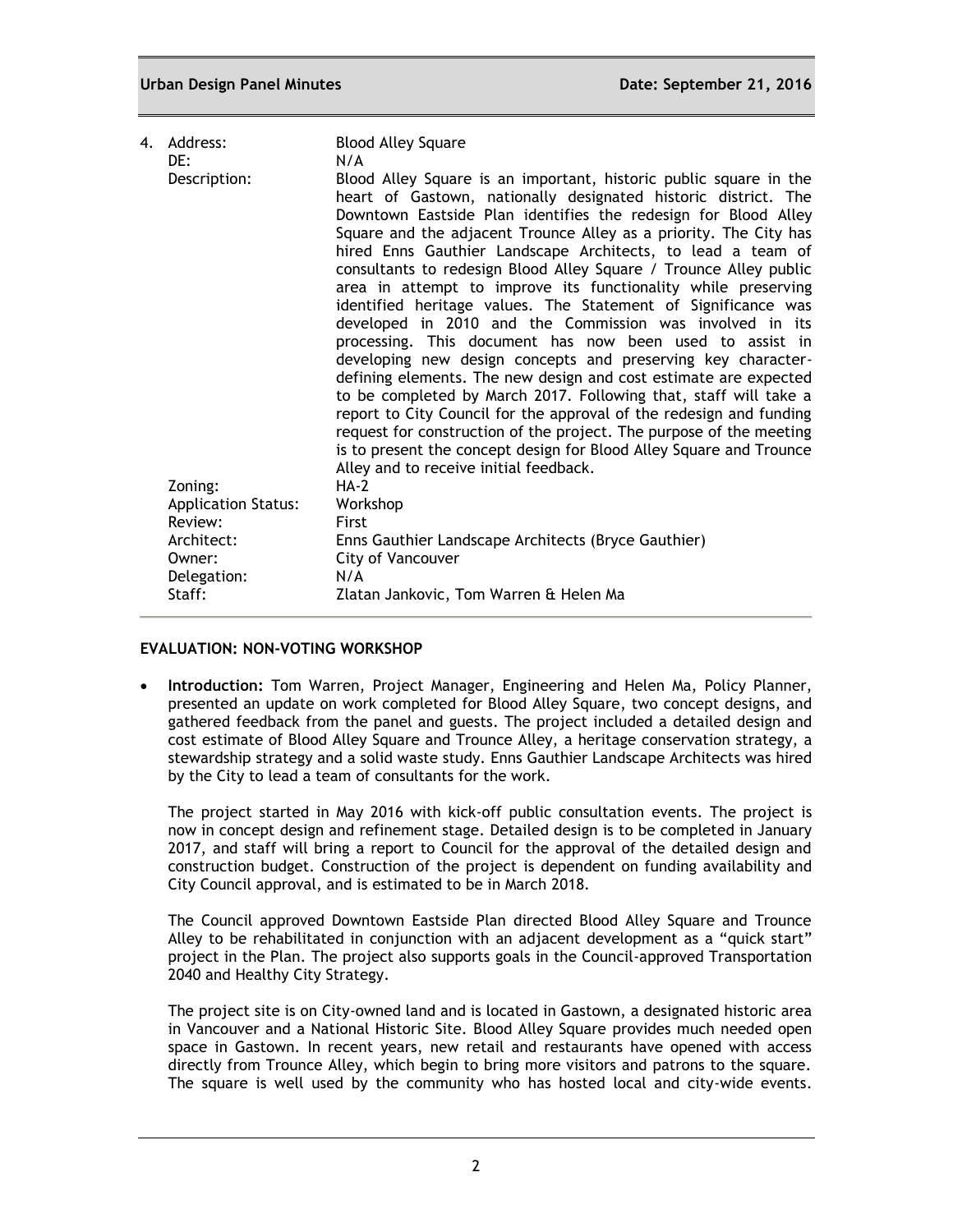Initial feedback indicates that the community feels strongly that the square remain a space where everyone is welcomed.

The square is in a state of disrepair: 16 dumpsters are located in the alley and the square. Brick and cobblestone pavements have been damaged and repaired with asphalt. Site furnishings, including bollards and globe lights have been damaged. Parking and loading activities are unregulated and chaotic.

The redesign is an opportunity to improve the place and reinforce its status as the "heart of Gastown". The design intends to: increase safety and introduce programming, include opportunities for the low-income community, reinforce and enhance the heritage (1970s) character.

The Blood Alley Square statement of significance (SOS) was completed in 2010 and included historical context and character defining elements. The area is part of the traditional Coast Salish territory. While Trounce Alley was part of the 1870 town-site survey and has existed as a commercial alley since then, Blood Alley Square was created in the 1970s as part of the Gastown beautification project. Construction of the square was completed in 1973. The granite and brick paving, bollards, globe lights, granite planters and trees were installed in the 1973 improvements. The SOS included a list of character defining elements (CDEs). The concept design includes heritage conservation strategy to address the character defining elements.

Two rounds of public consultation were completed. 187 people completed a questionnaire about the 2 concept designs. Additional meetings were held with stakeholder groups and advisory committees. Initial feedback confirmed that the public valued the retention of trees and the character of the square. The top amenity chosen by respondents was more seating. There was a desire to include restaurant patios to activate the square. Some respondents also felt it is important that the square remains a public place where people do not need to spend money to enjoy the space. This feedback was incorporated into the concept design options.

The concept designs were informed by site analysis of heritage character, circulation, tree retention and integration with the adjacent development at 33 W Cordova. Concept design 1 features a large, open square. This design emphasizes the heritage qualities and retains the original outline of the square. Concept design 2 features a multi-leveled square. This design emphasizes the long-term health of trees with expanded planters. The square is divided into two zones for passive seating and larger events. Both designs include 3 loading bays, one class B and two class A's to act as drop-off/pick-up areas for people with disabilities, reuse of brick and cobblestone paving materials, replacement of the 3 locust currently trees in poor health with 1 healthy mature tree, and raising a portion of Trounce Alley to create a "speed table" to emphasize it as a pedestrian oriented space.

An arborist completed a report on the health of the 9 trees on site. The report indicated that the 3 locust trees are in poor health and are unlikely to survive re-development. The strategy is to replace them with 1 large mature tree that is shade tolerant. 1 small pine tree is proposed to be removed due to its poor health and sub-optimal location within the square. The 5 tulip trees are in good condition and every effort will be made to retain and improve their health.

The next steps include selection of preferred concept design, advancing to detailed design, completing a waste management strategy and completing a stewardship strategy. The project will be brought back to the panel and committee for further comments in the future.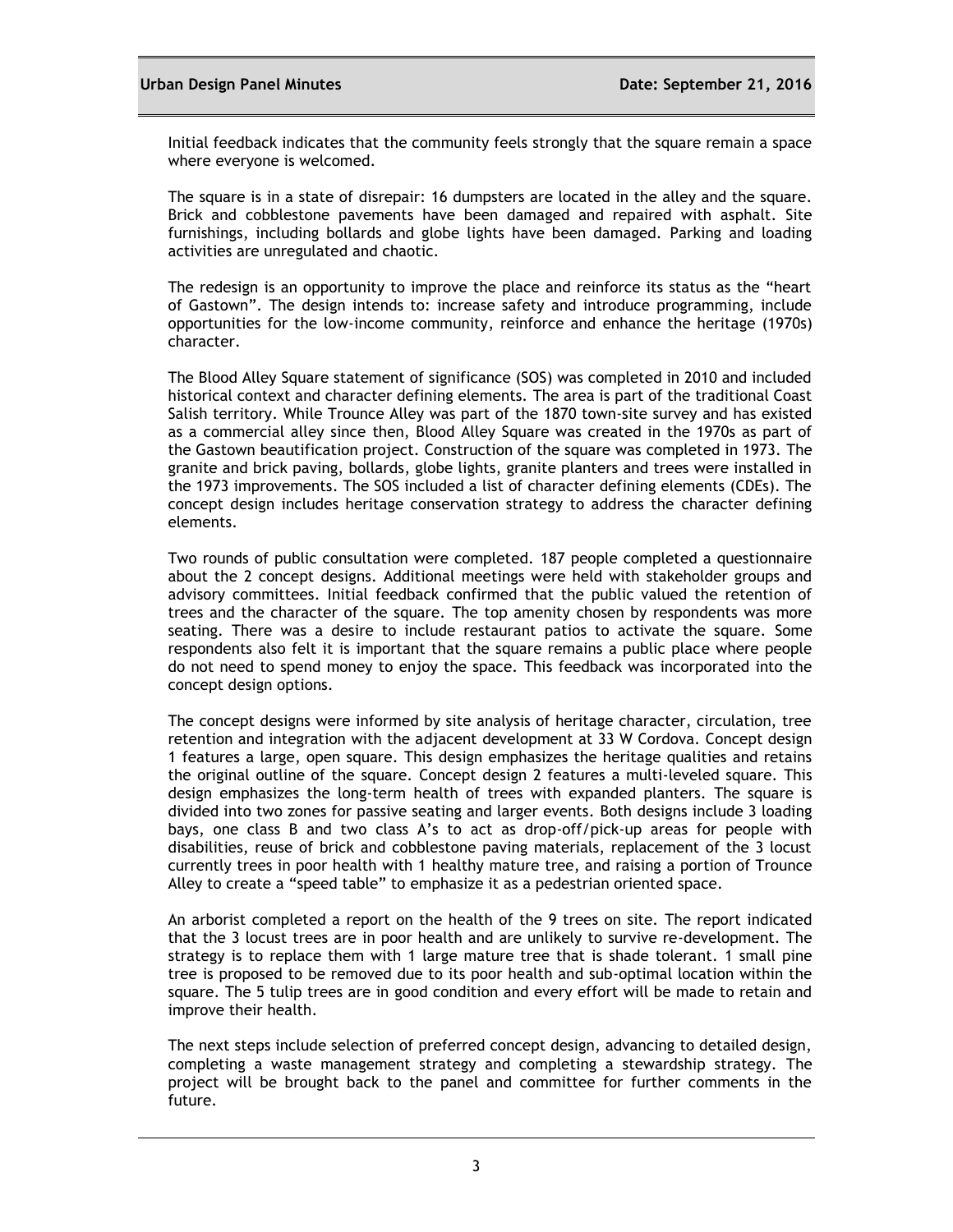- **Applicant's Introductory Comments:** The applicant team declined to give a presentation on the application.
- **Panel's Consensus on Key Aspects Needing Improvement:**
	- $N/A$
- **Related Commentary:** The panel and visiting GHAPC members asked questions and gave feedback to city staff. Most panel members mentioned that the sequence should have instead been for the workshop to follow the design proposal of the site building. The interface of the development and the relationship with the development is required to understand the proposal. Another panel member mentioned there were 'constraints' that made it difficult make a better solution for the site design.

Public access to 33 West Cordova is still unknown going forward, but the intention of Planning is to retain pedestrian access. Panel members recommended leveling off the courtyard grades and re-configuring the planters. A panel member mentioned the mismatch of the seating area and the garbage that appear too independent of one another.

John Atkins was mentioned as the heritage consultant on the project. He is planning the rehabilitation and re-design. One GHAPC member inquired about the technical knowledge of the consultancy, and stated that there needs to be two Statements of Significance (SOS) that should be included, the one for the local area as well as the SOS for Gastown as a National Historic Site. One UDP member requested further documentation included in presentation materials that clarifies the national heritage elements at the site as well as the design elements.

A GHAPC member inquired of city staff how the two SOS have informed the character and urban response to the two proposals. City staff responded that not only the SOS but public engagement informed the design response. For example, the retention of the materials is planned in both concept renderings, and the SOS informed how to re-use the materials and upgrade them. Through public engagement, the staff found that the public wanted the materials to be re-used.

A GHAPC member expressed that the Standards and Guidelines used for the SoS were outdated, from the year 2004, and requested the newer version be used to inform the SOS.

A UDP member clarified that the alley materials were all installed in 1973. Paul Cheng Development Planner, clarified that the grade will be raised in the new designs, in the new designs and expressed that the design for 33 W Cordova would 'make up the difference' between its ground floor and the new grade set at the property line. Furthermore, some of the current grades are incorporated in the design.

A GHAPC member was concerned that the visual renderings had context in terms of the interface of the buildings. Engineering staff noted that 33 W Cordova is 'a blank slate' currently. The east and west facades are currently blank on the renderings. A GHAPC member wanted to clarify how much of the square was public and if there would be gates implemented to block public access. The City consultant responded that the space would remain public and following policy guidelines. However, there will be loading spaces required by the private development.

The planter sizes are planned to be expanded to allow for tree retention.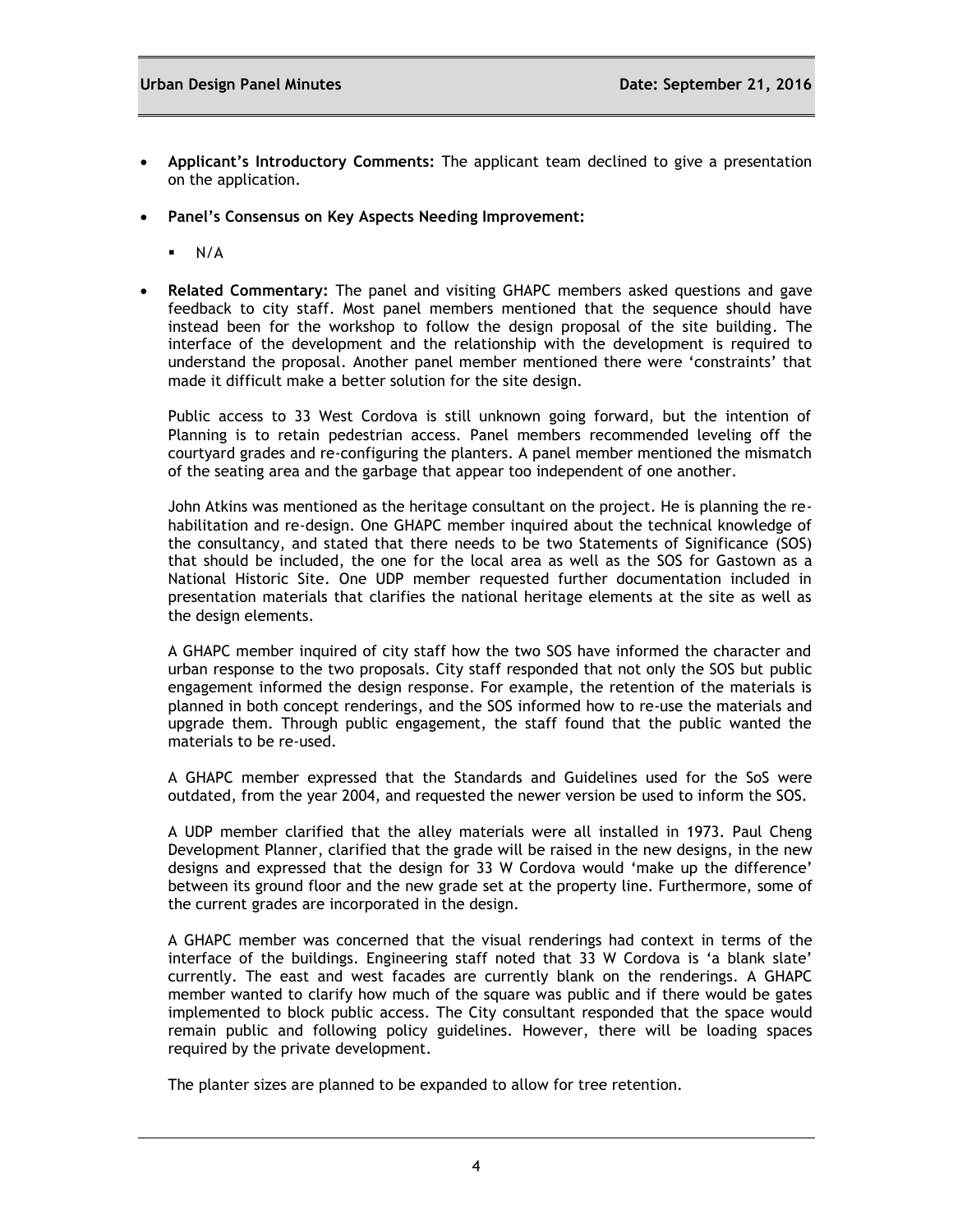A GHAPC member expressed concern about the lack of expressed pedestrian interface on 33 W Cordova and the square, and city staff said that it would be integrated further going forward.

A UDP member questioned whether the character defining elements from the 1970s had been identified as successful or not, because some might not be worth maintaining. City staff mentioned that the elements are used in a better way than before. Another UDP member questioned the value of 'imposing' 1970s character on the site.

A UDP member suggested a public art strategy be integrated into the proposal. City staff mentioned both designs would have a metal band along both sides of the alley to place historic names or places of historical significance. On the east and west facades, there might be projections lit onto the blank facades for special events. The industrial artifact in the middle of the square was noted as possible public art. Signage, wayfinding, will be implemented at the site.

A GHAPC member mentioned the timing of the proposal should be clarified. City staff mentioned the design could be moving forward despite the lack of a finalized design for 33 W Cordova. City Staff Paul Cheng expressed the hope that both design processes would inform one another as they are both developed in an iterative process. Furthermore, any use of public space for private use would require a permit.

A UDP member inquired as to why the design was being implemented at this point in time. City planner Helen Ma said that it was a 'Quickstep' from the DTES Plan put into place in 2014 and meeting the main objectives from the 'Quickstep'. A UDP member also wanted to clarify how the planning staff would continue to keep the space 'open' and 'welcoming' to all members of the public. In response, Planning completed a social impact assessment to manage change in the area, and the objectives informed the design concepts. The quality of the public realm material was cited as an important piece of the design because of how much the site is used as a 'living room' for the community.

Development Planner Paul Cheng responded by presenting three main areas of concern for urban design:

- 1. The retention of as many trees as possible.
- 2. The desire to raise the grade of Blood Alley Square so that it does not 'dip down' as it does now
- 3. To implement 2 class as an initial loading requirement, which has since evolved into 1 class B and 2 class B spaces

The UDP panel Chair encouraged GHAPC members to give their opinion on what needed to be protected in terms of heritage. A GHAPC member replied by stating that the SOS document needs to be re-considered because it is not describing specific heritage value of design elements in the proposal in a more current version. A GHAPC member mentioned the 'arbitrary' diagonals in the plaza that need to be researched. The SOS from 2010 was also mentioned as outdated. Planning staff Helen Ma clarified that there might be an opportunity to re-interpret other layers of history at the site. A GHAPC member iterated that the community should identify the heritage values at the site.

A GHAPC member expressed desire for the commercial laneway to be retained. The area should not become sanitized, and should retain the 'grit' of Gastown. Trees should be retained as much as possible, and the spa**c**e should be retained as public to all types of community members. The garbage 'problem' should also be fixed.

One UDP member suggested there were 4 major components to consider: